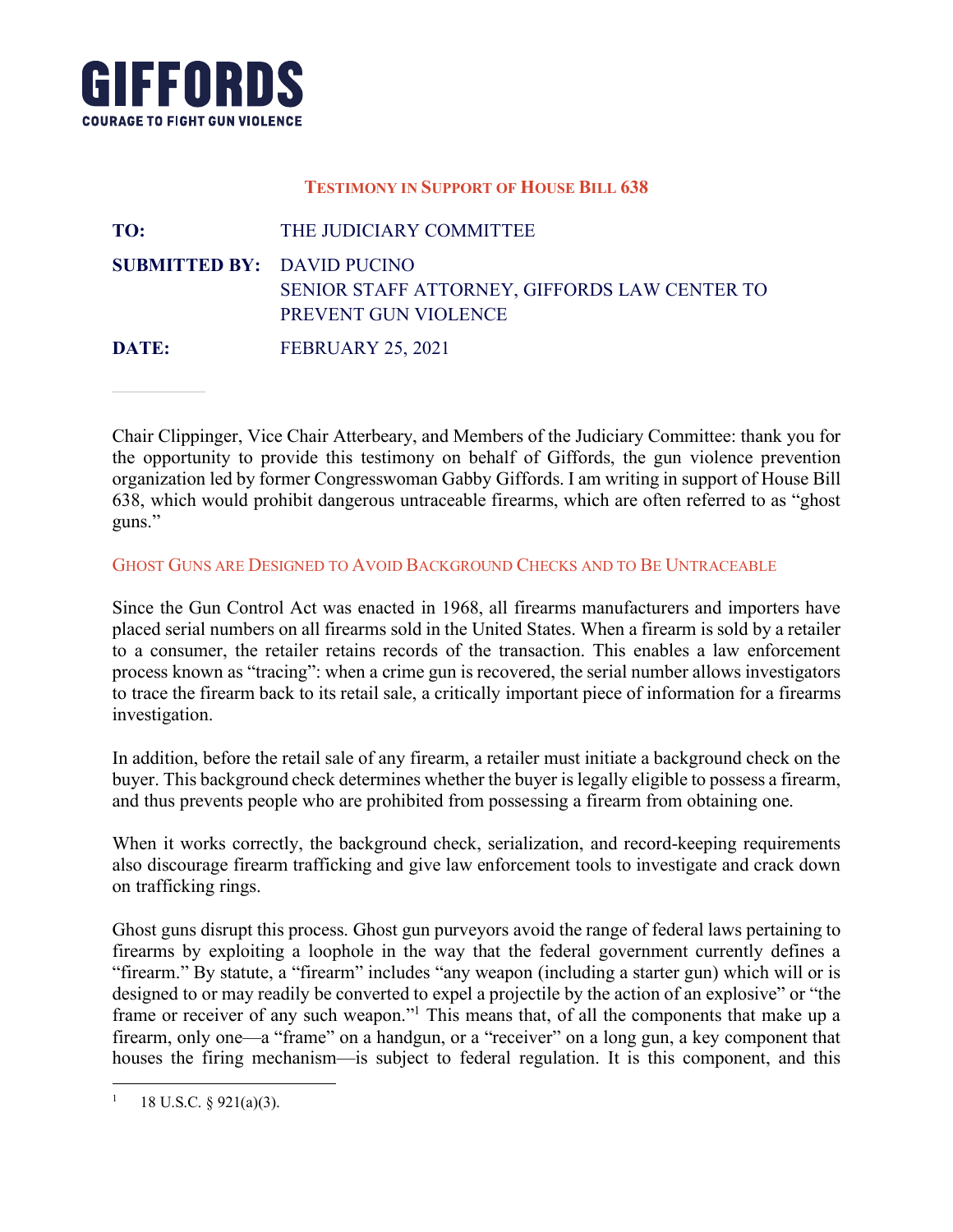

the sale. Once one has acquired a frame or receiver, one can obtain the rest of the parts needed to **T** component alone, that requires a serial number, a background check before sale, and recording of assemble a firearm without having to pass a background check.

without conducting a background check. Their customers can then take the package, drill out the few holes needed to convert the "unfinished" piece into a fully functional frame or receiver, and use it to assemble an unserialized, untraceable firearm. To avoid federal firearm laws, ghost gun purveyors claim they are not selling frames or receivers; instead, they say they are selling "unfinished" frames or receivers, components that have been machined so that they are almost fully functional frames or receivers, but are not considered "frames" or "receivers"—and therefore are not considered "firearms"—for the purposes of federal law. As a result, ghost gun purveyors can sell unfinished frames and receivers, often packaged with all of the other components needed to assemble a firearm, without serializing the product and

# ab incipal doluptation identity is the distribution of eatus repeatus repeatus repeatus repeatus repeatus repeatus repeatus repeatus repeatus repeatus repeatus repeatus repeatus repeatus repeatus repeatus repeatus repeatu GHOST GUNS ARE A GRAVE AND GROWING THREAT

Ghost guns present a grave and growing danger to the public. Law enforcement are increasingly encountering trafficking rings that are mass-manufacturing and selling untraceable firearms.<sup>2</sup> And ence antenny durinoing rings and are mass mandrateding and sering and accuse meaning. This ghost guns are increasingly being used in shootings and by those seeking to commit acts of political violence.

 $T_{\rm H}$   $T_{\rm H}$   $T_{\rm H}$   $T_{\rm H}$   $T_{\rm H}$   $T_{\rm H}$   $T_{\rm H}$   $T_{\rm H}$   $T_{\rm H}$   $T_{\rm H}$   $T_{\rm H}$   $T_{\rm H}$   $T_{\rm H}$   $T_{\rm H}$   $T_{\rm H}$   $T_{\rm H}$   $T_{\rm H}$   $T_{\rm H}$   $T_{\rm H}$   $T_{\rm H}$   $T_{\rm H}$   $T_{\rm H}$   $T_{\rm H}$   $T_{\rm H}$   $T_{\rm$ Cilias inciis molumentae To list just a few examples:

 $\overline{a}$ 

• A man who failed a background check and could not legally purchase a gun built an assault rifle from a ghost gun kit, then used it on a rampage at a college campus, firing 100 rounds and killing five people.<sup>3</sup>

<sup>2</sup> E.g., U.S. Attorney's Office, Eastern District of California, Eight Men Indicted for Manufacturing and Dealing *AR-15 Type Rifles and Silencers Without a License*, DEP'T OF JUSTICE (Oct. 15, 2015), https://www.justice.gov/usao-edca/pr/eight-men-indicted-manufacturing-and-dealing-ar-15-type-rifles-and-<br>https://www.justice.gov/usao-edca/pr/eight-men-indicted-manufacturing-and-dealing-ar-15-type-rifles-andrendity while the custom sum sum sum sum sum sum solution repudit land intervention fugicial intervention. The consequential explicit of the consequential explicit land indicted and *indicted*  $\frac{1}{2}$  and *indicted*  $\frac{$ After Selling 'Ghost Gun' in Hammonton, PRESS OF ATLANTIC CITY (Apr. 13, 2018), hammonton/article\_16aa48bc-519c-50d5-b66b-748689e9c5b4.html; Cassie Dickman, *Grass Valley Man* Sentenced to 5 Years for Trafficking 'Ghost' Guns, SACRAMENTO BEE (Sept. 22, 2018), ntips://www.sacbee.com/news/iocal/crime/article216804213.html, Tommy Rowan, Emmy Masters, *sidle*<br>Police: Downstate Cop Sold 'Ghost' Guns to Motorcycle Gang, TIMES UNION (Mar. 1, 2019), https://www.timesunion.com/news/article/State-Police-Downstate-cop-sold-ghost-guns-to-13656862.php; *Cedar Rapids Man Pleads Guilty to Federal Drug and Gun Charges, CBS2/Fox 28 (Jan. 17, 2020),* Alcohol, Tobacco, Firearms & Explosives, *Man Sentenced to 15 Years for Trafficking "Ghost Guns" and Drugs* (Feb. 14, 2020), https://www.atf.gov/news/pr/man-sentenced-15-years-trafficking-ghost-guns-and-drugs. silencers-without; Zusha Elinson, *The Rise of Untraceable 'Ghost Guns*,' WALL ST. J. (Jan. 4, 2018), https://www.pressofatlanticcity.com/news/man-indicted-after-selling-ghost-gun-inhttps://www.sacbee.com/news/local/crime/article218864215.html; Tommy Rowan,; Emily Masters, *State*  https://cbs2iowa.com/news/local/cedar-rapids-man-pleads-guilty-to-federal-drug-and-gun-charges; Bureau of

<sup>&</sup>lt;sup>3</sup> Robert Cavnar, *Santa Monica Shooter Built His Gun from Parts He Bought Online*, HUFFINGTON POST (June 15, 2013), https://www.huffingtonpost.com/robert-l-cavnar/santa-monica-shooter-buil\_b\_3447220.html.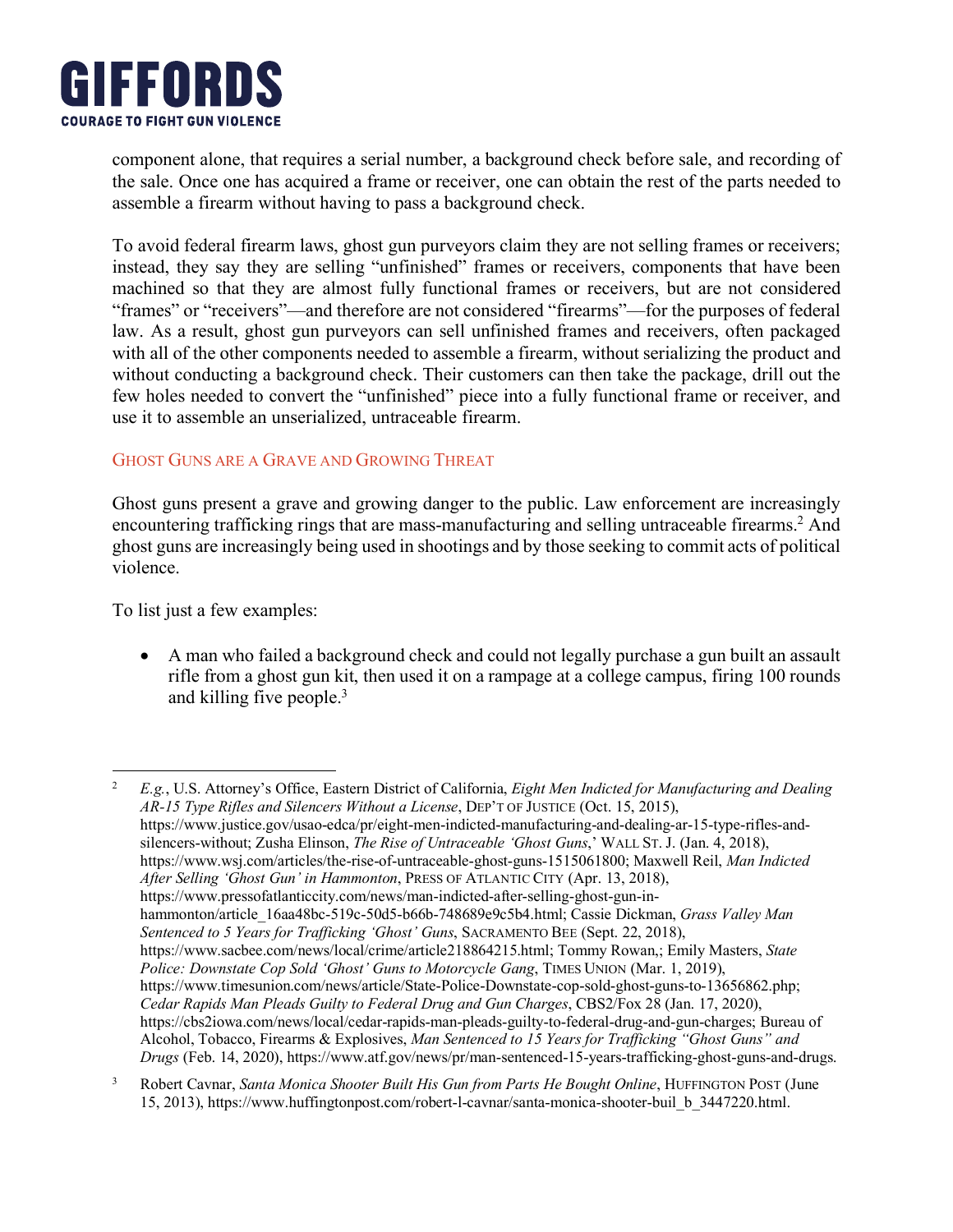

- assembled two assault-style ghost guns from parts he ordered online and went on a rampage **TO** Name • A man who was prohibited from owning a gun and under prosecution for multiple crimes with them, killing six people and injure  $10 \text{ more.}^4$
- A sixteen-year-old boy used a self-assembled untraceable firearm in a school shooting in <u>Particulation</u> *Bunu* Chana, C Santa Clarita, CA, killing two students and injuring three others.<sup>5</sup>
- he said, to start manufacturing imprement • In November of last year, a man was arrested after threatening to "blow up' an FBI building" and threatening Congressional leadership. The man had ordered ghost gun parts, he said, to "start manufacturing implements of war."<sup>6</sup>
	- Ghost guns have repeatedly been used to threaten law enforcement in Maryland. In the summer of 2016 detectives responded to shots fired in West Baltimore, only to be fired on themselves by a man who was firing an assault-style ghost gun.<sup>7</sup>

perumquidus, quos quos nimod maximintur aperum re volorecessin conserciam acepudit es ut untiaesciae The threat to public safety growing more severe: the Washington Post has reported that police in  $\mathbb{R}^n$ . "Baltimore and suburban Maryland" have "said they are seeing more of the weapons."<sup>8</sup> In late from a man also charged with drug trafficking,<sup>9</sup> and in December of 2019 a ghost gun trafficker and other persons prohibited from possessing a firearm.<sup>10</sup> In a 2020 investigation, Fox45 News summer of 2019 police recovered a loaded ghost gun equipped with a high-capacity magazine was sentenced in Montgomery County after supplying ghost guns to organized crime members

- <sup>6</sup> Alan Feuer, *Man Arrested Over Threat to Schumer and Vow to 'Blow Up' F.B.I.*, N.Y. Times (Nov. 10, 2020), https://www.nytimes.com/2020/11/10/nyregion/brian-maiorana-threat-fbi-schumer.html.
- Homemaae, Untraceable Guns Pose Threat to Police, WMAK Baltimore (Sept. 22, 2016),<br>https://www.wmar2news.com/news/crime-checker/baltimore-city-crime/homemade-untraceable-guns-posethreat-to-police; see also David Collins, *Police: Man Fired Several Shots at Officers in West Baltimore*, WBALTV (July 18, 2016), https://www.wbaltv.com/article/police-man-fired-several-shots-at-officers-in-west-<sup>7</sup> *Homemade, Untraceable Guns Pose Threat to Police*, WMAR Baltimore (Sept. 22, 2016), baltimore/7101771.
- <sup>8</sup> Peter Hermann & Tom Jackman, *District Seeks to Ban 'Ghost Gun' Kits as Seizures of Homemade Weapons* Soar, Washington Post (Feb. 27, 2020), https://www.washingtonpost.com/local/public-safety/district-seeks-toban-ghost-gun-kits-as-seizures-of-homemade-weapons-soar/2020/02/27/d12be0da-5416-11ea-9e47- $59804$ be1dcfb\_story.html.
- <sup>9</sup> Erika Butler, *Edgewood Man Sleeping on Bel Air Sidewalk had 'Ghost Gun,' Drugs, Police Say*, Baltimore Sun 20190816-kqoovj7jhzgbxful3qriywzrme-story.html. (Aug. 16, 2019), https://www.baltimoresun.com/maryland/harford/aegis/cng-ag-belair-gun-arrest-0816-
- <sup>10</sup> Kyle Cooper, *Long Prison Term for Maryland Man Who Sold Untraceable Guns to Criminals*, WTOP News (Dec. 4, 2019), https://wtop.com/montgomery-county/2019/12/long-prison-term-for-maryland-man-who-soldrexpersively in sequent. In the internation of the international supernation of the cus per national sunto  $\frac{1}{2}$ untraceable-guns-to-criminals/.

a<br>4 Ray Sanchez, Jason Hanna & Phil Gast, *Gunman in Northern California Rampage Was Not Supposed to Have* Guns, Civiv (ivov. 15, 2017), http://www.chii.com/2017/11/15/us/camorina-tenama-county-<br>shootings/index.html; Damon Arthur, *Sheriff: Tehama Shooter Built His Own Illegal Guns*, RECORD SEARCHLIGHT, (Nov. 15, 2017), http://www.redding.com/story/news/2017/11/15/tehama-shooter-built-his-ownillegal-guns/868737001/.  $\overline{4}$ *Guns*, CNN (Nov. 15, 2017), http://www.cnn.com/2017/11/15/us/california-tehama-county-

<sup>(</sup>Nov. 21, 2019), https://www.cnn.com/2019/11/21/us/saugus-shooting-ghost-gun/index.html. <sup>5</sup> Dakin Andone, *The Gunman in the Saugus High School Shooting Used A 'Ghost Gun,' Sheriff Says*, CNN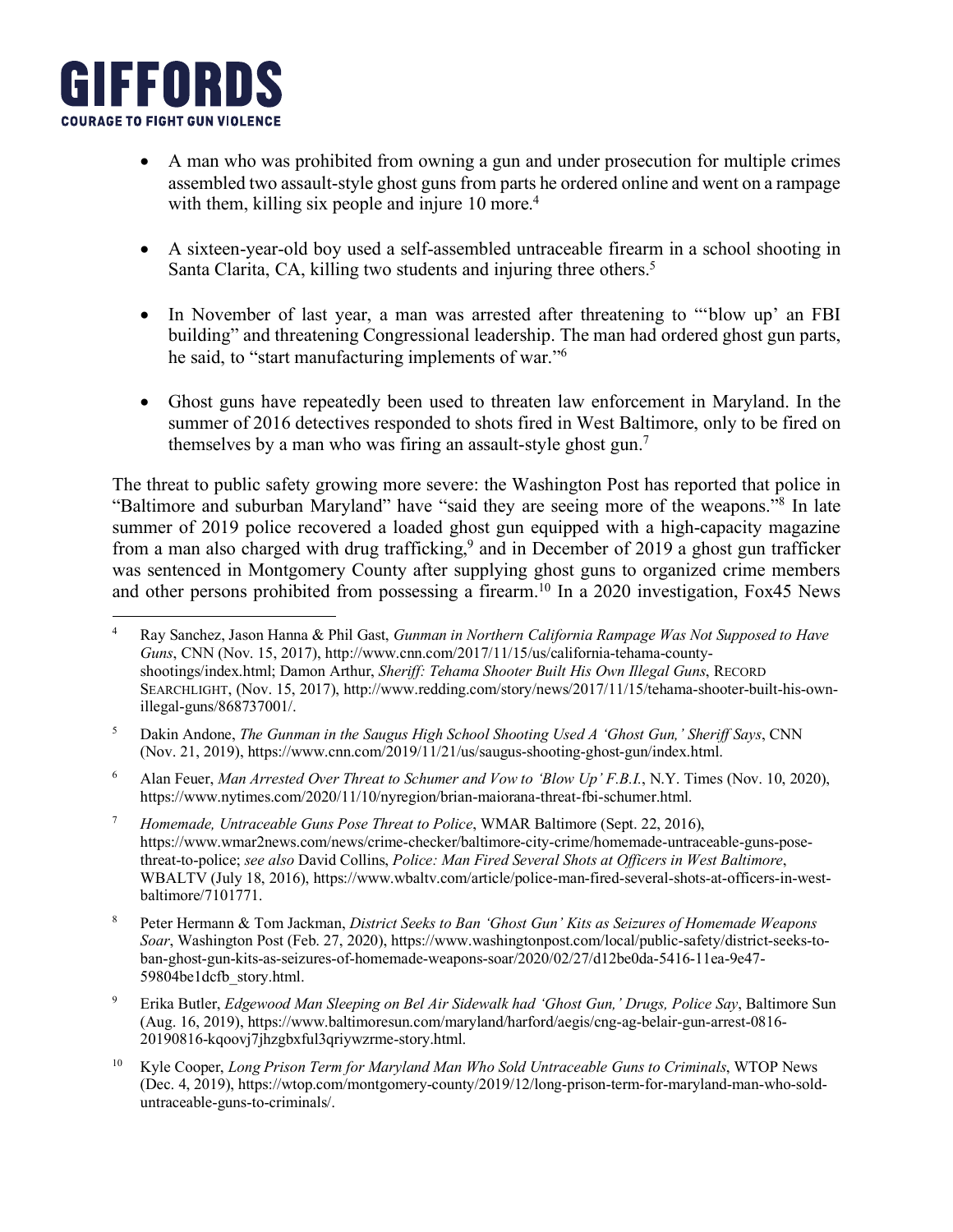

 $\overline{a}$ 

year period, with over 12,000 kits representing more than a million dollars sold from 2016 through **TO** Name was sharply increasing, with particular spikes in Prince George's County and Baltimore. **FROM**  $\mathbf{F}$ Operation: Crime & Justice found that sales of ghost gun kits to Maryland quadrupled over a four 2019. <sup>11</sup> That same investigation also found that the number of ghost guns recovered from crimes

# ADDRESSING THE PROBLEM WHILE ACCOMMODATING HOBBYISTS

 $\Gamma$  traceable. House Bill 638 would cut the supply of ghost guns off at the source by closing the loopholes that allow them to be sold without a background check or serial number. It would create a system that would ensure that buyers have passed a background check and that the resulting firearm is

It would thus address the rising danger of ghost guns, but the legislation is carefully crafted to accommodate hobbyists who build weapons in their spare time. There is an explicit exception for are crafted by historical enthusiasts and hobbyists.<sup>12</sup> It will also not prevent a person from obtaining are crafted by historical enthusiasts and hobbyists.<sup>12</sup> It will also not prevent a person from obtaining are crance by instorted changes and hobbytsts. It will also not prevent a person from obtaining<br>an unfinished frame or receiver and building a firearm at home. It will merely require a serial lliative tions of technique dollupta tion and nis appear to the mother tion interest to possess frequencies quia a reense and established and are person to regary permit the kinds of historically accurate muskets and flintlock firearms and other "antique firearms" that number and a license that establishes that the person is legally permitted to possess firearms.

## CLARIFYING RECORD-KEEPING OBLIGATIONS

**THIS IS A SECONDARY HEADER RINGSIDE BOOK SIZE 13** to make it fully effective. As currently drafted, this legislation requires that sellers retain "a record log of any sale or transfer of a firearm or an unfinished frame or receiver as required by federal law and regulation." A record-keeping requirement of the kind contemplated here is necessary to hita a serial number to a purenaser. The mean seems to be to meorporate by reference the record-<br>keeping standards that currently exist under federal law, and to apply them to unfinished frames federal record-keeping requirements, which the federal government does not currently understand as applying to unfinished frames and receivers. If this language were misinterpreted in that way, the sellers of unfinished frames and receivers could escape these record-keeping requirements. I would like to take this opportunity so suggest that a small change to the legislation is necessary link a serial number to a purchaser. The intent seems to be to incorporate by reference the recordand receivers. But as drafted, this language could be misinterpreted and read only to *re-state*

- (1) a firearm, including a firearm with a matchlock, flintlock, percussion cap, or similar ignition system, manufactured  $\alpha$  includes identified different reriations reriative reriative repeatus repeatus repeatus repeatus repeatus repeatus repeatus repeatus repeatus repeatus repeatus repeatus repeatus repeatus repeatus repeatus repeatus re before 1899; or
- (2) a replica of a firearm described in item (1) of this subsection that:
- (i) is not designed or redesigned to use rimfire or conventional centerfire fixed ammunition; or
- Untiaescia et la nobis et est man vidi durante nobis et everitiem re la nobis durante du construction du construction du (ii) uses rimfire or conventional centerfire fixed ammunition that is no longer manufactured in the United States and<br>is not readily evolutely in the erdinary channels of commanded trade. volorepuda conescias quia vidus, uta solorec abortum ant acepudite cum quodita. Uga. Adis modios quodita. Adis modios quodita. Adis modios quodita. Adis modios quodita. Adis modios quodita. Adis modios quodita. Adis modios is not readily available in the ordinary channels of commercial trade.

torem port accupisit labor. Et la utem dolorumquam doles percid ut error te et quae doles percidentes perciden<br>Et la utem vent veligen internationale doles percidentes percidentes percidentes percidentes percidentes perci <sup>11</sup> Joy Lepola, *ATF Finding More Untraceable Guns "Ghost Guns" in Baltimore*, Fox 45 News (Nov. 26, 2020), https://foxbaltimore.com/features/operation-crime-justice/atf-finding-more-untraceable-guns-ghost-guns-in-<br>haltimore baltimore.

<sup>&</sup>lt;sup>12</sup> Section 4-201 of the Criminal Law Article, from which this bill takes its definition of "antique firearm," defines  $I$ us sequind to include:  $I$ the term to include: